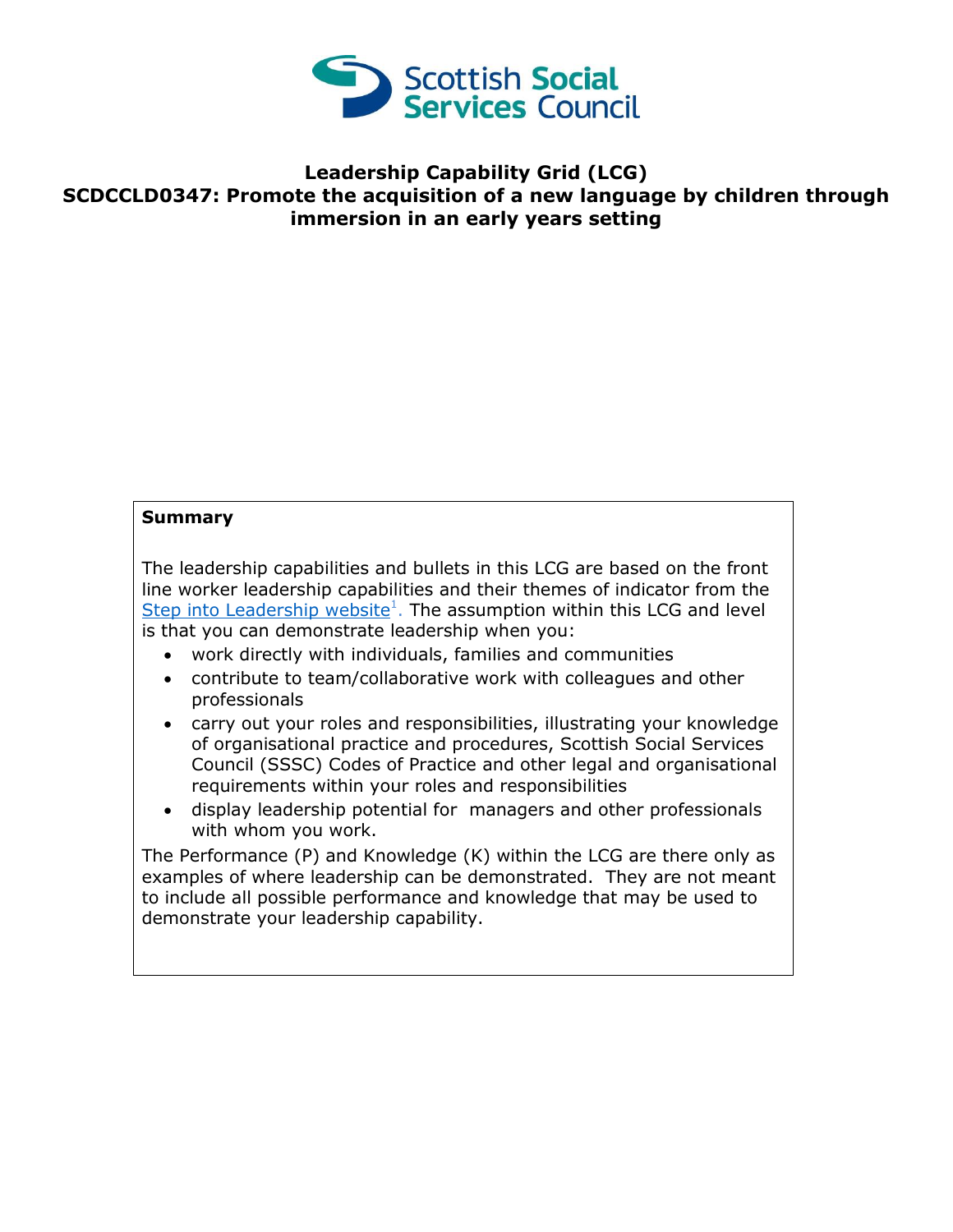

## **Leadership Capability Grid (LCG) SCDCCLD0347: Promote the acquisition of a new language by children through immersion in an early years setting**

| Leadership<br>capabilities                 | When promoting the acquisition of a new language by children through<br>immersion in an early years setting you can demonstrate leadership<br>capabilities by:                                                                                                                                                                                                                                                                                                                                                                                                                                                                                           |
|--------------------------------------------|----------------------------------------------------------------------------------------------------------------------------------------------------------------------------------------------------------------------------------------------------------------------------------------------------------------------------------------------------------------------------------------------------------------------------------------------------------------------------------------------------------------------------------------------------------------------------------------------------------------------------------------------------------|
| <b>Vision</b>                              | Providing a vision for those with whom you work and your organisation when<br>you:<br>• See how best to make a difference when providing active support<br>(P7,8,11,14,38,40,45; K,17,20,48)<br>• Communicate and promote ownership of the vision when working with others<br>$(P7, 8, 12, 38, 40, 45; K17, 20, 48)$ and when recording and reporting (P16,42;<br>K35, 36, 37)<br>• Promote social service values through active participation and<br>personalisation (P15; K1)<br>• See the bigger picture when demonstrating knowledge and practice of<br>organisational, local and national policies and procedures (P16,43; K)<br>6, 35, 36, 37, 55) |
| Self-<br>leadership                        | Displaying self leadership when you:<br>• Demonstrate and adapt leadership in response to changing needs and<br>preferences (P8,38,40,45; K8,9,14,20)<br>Improve own leadership $(P2,4,44,45; K20,28)$<br>• Demonstrate and promote resilience when adapting practice ( $P$ 44; K28)<br>• Challenge discrimination and oppression (P15; $K$ 1,13)                                                                                                                                                                                                                                                                                                        |
| <b>Motivating</b><br>and inspiring         | Motivating and inspiring others when you:<br>• Inspire people by personal example $(P8, 38, 40, 45; K14, 17, 20)$<br>• Recognise and value the contribution of others (P8,38,40,45; K9,10,17,20)<br>• Support the creation of a learning and performance culture $(P2,4,44,45;$<br>K14, 17, 20, 28)                                                                                                                                                                                                                                                                                                                                                      |
| <b>Empowering</b>                          | Empowering people when you:<br>• Enable leadership at all levels $(P7,8,38,40,45; K8,9,17)$<br>Support the creation of a knowledge and management culture by seeking<br>and providing information to enable understanding<br>$(P7,8,12,13,14,38,42,45; K17,25,28,48)$<br>• Promote professional autonomy (P8,38,45; K1,8,9,17,28)<br>Involve people in development and improvement (P45; K17)                                                                                                                                                                                                                                                            |
| <b>Collaborating</b><br>and<br>influencing | Collaborating and influencing when you:<br>Promote partnership working (P8,38,40,45; K8,9,14,17,20,25)<br>Influence people (P8,38,40,45; K8,9,14,15,17,20,25)                                                                                                                                                                                                                                                                                                                                                                                                                                                                                            |